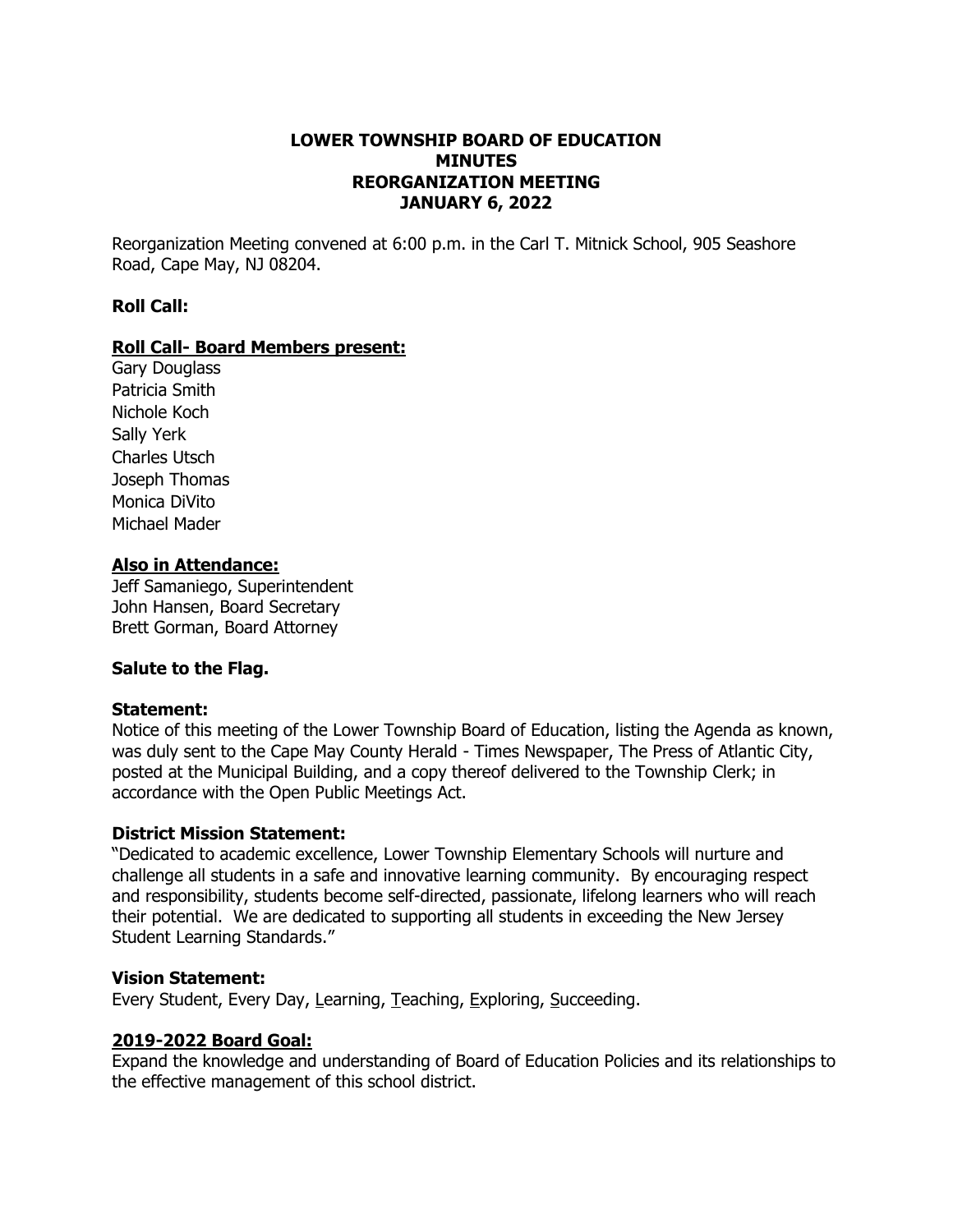# **2021-2023 Board Goal:**

### **GOAL:**

The Lower Township Board of Education is committed to ensuring that we are providing a safe and supportive environment for our students as well as staff members. We recognize that a healthy workplace environment can have a positive impact on school district programs, ultimately having a positive impact on student achievement.

### **2019-2021 District Goal:**

"To maximize student achievement in our current challenging financial situation." and "To decrease the percentage of Below Grade Level students in Reading by 10% annually over the next two years."

**1.** Board Attorney administered the Oath of Office to the following Board Members:

# **Three Year Term**

Monica DiVito Michael Mader Lindsey Selby

#### **Election of the President**

**2.** Motion to appoint Board Secretary as temporary chair to conduct the election of the president.

### **Motion: Utsch Second: Koch All In Favor:**

Board Secretary will take nominations for President of the Lower Township Board of Education commencing January 6, 2022 until the next Reorganization Meeting in 2023.

Mrs. Yerk nominated Mr. Douglass to be President of Lower Township Board of Education commencing January 6, 2022 until the next Reorganization Meeting in 2023.

Voting Yes: Patricia Smith Nichole Koch Sally Yerk Charles Utsch Joseph Thomas Monica DiVito Michael Mader Lindsey Selby Gary Douglass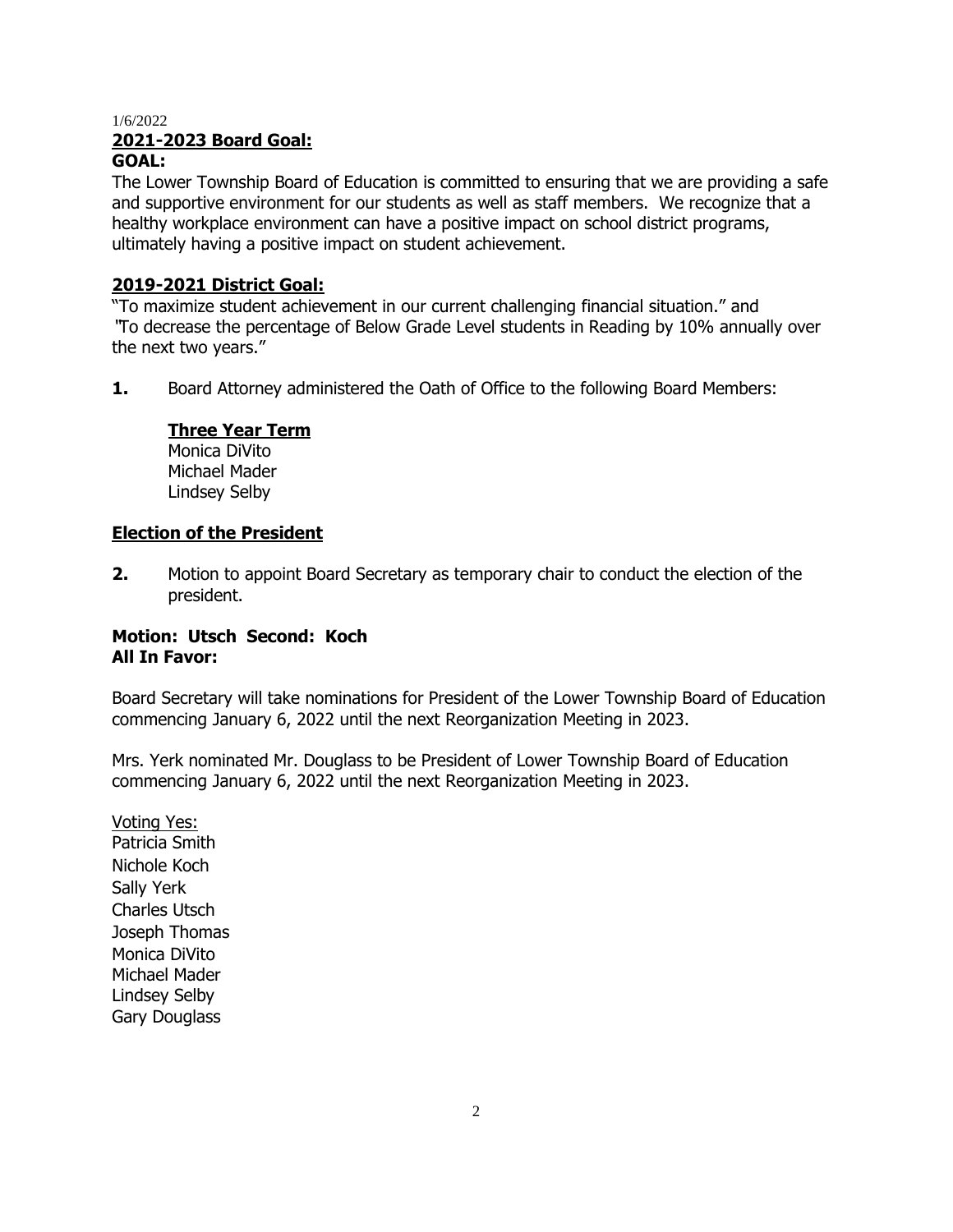### 1/6/2022 **Election of the Vice President**

**3.** Board President will conduct the nomination of the Vice President.

Mr. Douglass nominated Mrs. Smith to be the Vice President of Lower Township Board of Education commencing January 6, 2022 until the next Reorganization Meeting in 2023.

Mrs. Smith declined the nomination and nominated Mr. Mader to be the Vice President of Lower Township Board of Education commencing January 6, 2022 until the next Reorganization Meeting in 2023.

Voting Yes: Patricia Smith Nichole Koch Sally Yerk Charles Utsch Joseph Thomas Monica DiVito Michael Mader Lindsey Selby Gary Douglass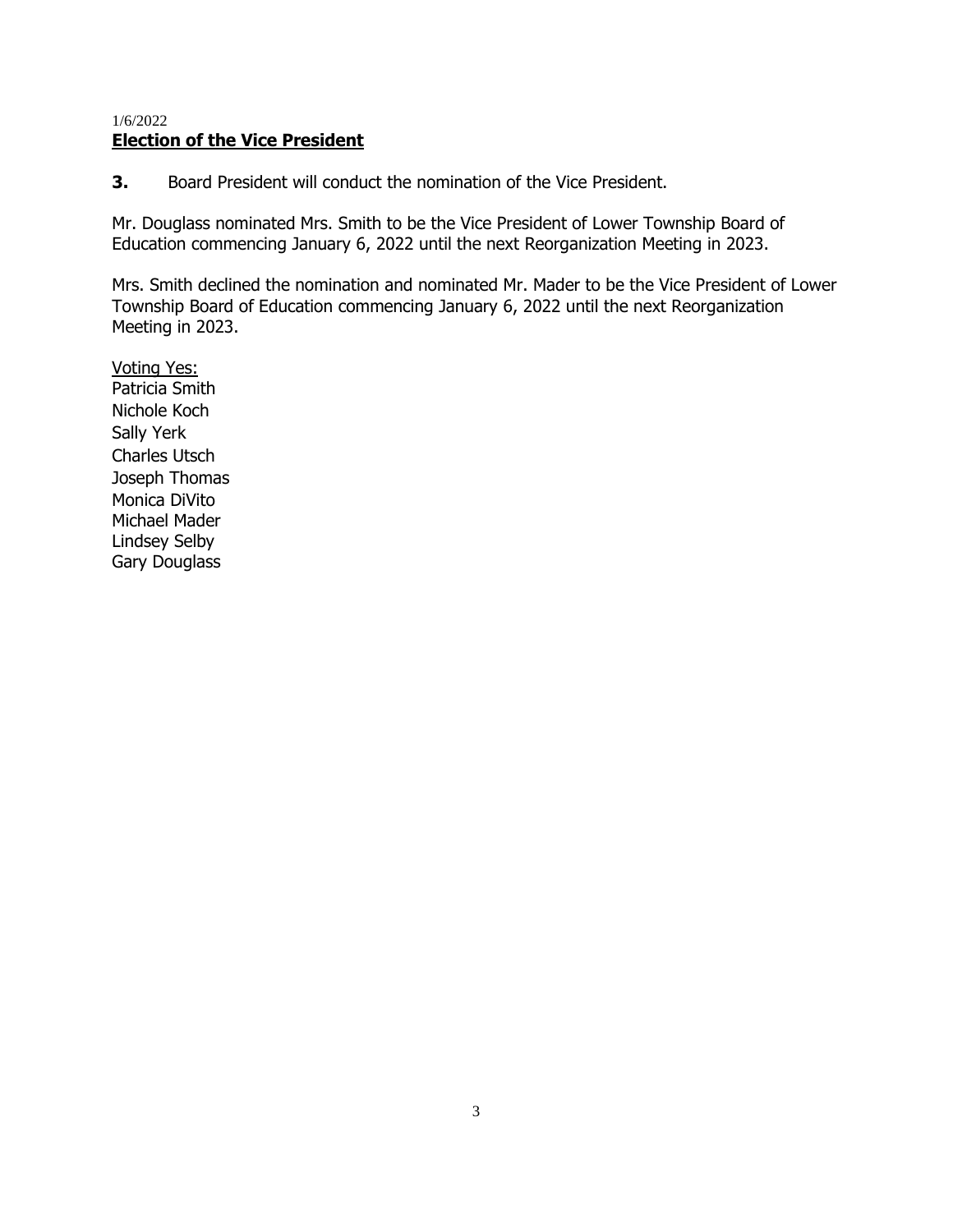# **Code of Ethics**

In accordance with N.J.S.A 18A:12-24.1 every Board member will abide by the following Code of Ethics. The Board member will:

- 1. Uphold and enforce all laws, rules and regulations of the State Board of Education and court orders pertaining to schools. Desired changes shall be brought about only through legal and ethical procedures.
- $\overline{2}$ . Make decisions in terms of the educational welfare of children and seek to develop and maintain public schools that meet the individual needs of all children regardless of their ability, race, creed, sex, or social standing.
- $3.$ Confine his/her Board action to policy making, planning and appraisal, and help to frame policies and plans only after the Board has consulted those who will be affected by them.
- 4. Carry out his/her responsibility not to administer the schools, but together with fellow Board members, insure they are well run.
- Recognize that authority rests with the Board of Education and make no personal 5. promises nor take any private action that may compromise the Board.
- 6. Refuse to surrender his/her independent judgment to special interest or partisan political groups or to use the schools for personal gain or for the gain of friends.
- 7. Hold confidential all matters pertaining to the schools, which, if disclosed, would needlessly injure individuals, or the schools. In all other matters, he/she will provide accurate information and, in concert with fellow Board members, interpret to the staff the aspirations of the community for its school.
- 8. Vote to appoint the best-qualified personnel available after consideration of the recommendation of the chief administrative officer.
- 9. Support and protect school personnel in proper performance of their duties.
- 10. Refer all complaints to the chief administrative officer and act on the complaints at public meetings only after failure of an administrative solution.

### **R. REORGANIZATION:**

A. Lower Township Elementary School Code of Ethics:

#### **"Each Board Member will sign the Affidavit"**

#### **Each member signed.**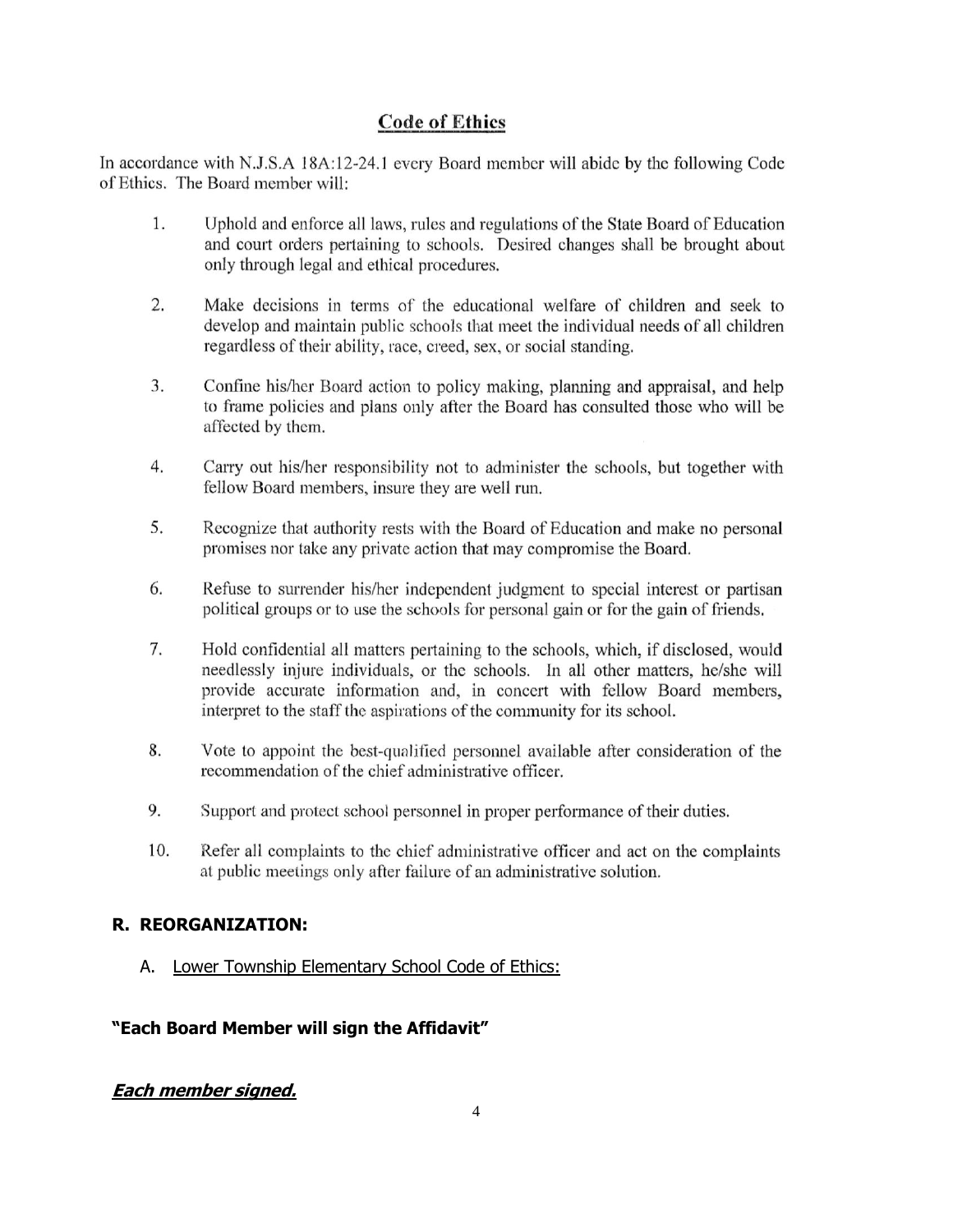- **1.** That the Board approve the following Appointments and Resolutions, for the fiscal year January 4, 2022 until the Reorganization Meeting 2023, as listed below;
	- a. **Board Secretary & Records Custodian** John Hansen **Assistant Board Secretary & Qualified Purchasing Agent (QPA)** – John Hansen
	- b. **ESEA Coordinator** Sabina Muller
	- c. **Homeless Liaison/DC&P Coordinator** Julia Sangillo
	- d. **Public Agency Compliance Officer (P.A.C.O.)** John Hansen
	- e. **Section 504 Compliance Officer** Debra Keeler
	- f. **Chief Equity/Affirmative Action Officer/Title IX Coordinator** John Hansen
	- g. **Annuity & Investment Planners & Insurance:**
		- Lincoln Investment Siracusa Equitable Group Franklin Insurance Crest Financial Services Sturdy Financial Services AFLAC AIG Prudential
	- h. **Treasurer** Lauren Read
	- i. **IPM (Integrated Pest Management) Coordinator** Gary O'Shea

**Motion:** Nominating **Mike Mader** representing the Lower Township Board of Education as the Delegate to the New Jersey School Boards Assembly.

# **Motion**: Mader **Second**: Yerk

All Voted In Favor

**Motion:** Nominating **Monica DiVito** representing the Lower Township Board of Education as the Alternate Delegate to the New Jersey School Boards Assembly:

# **Motion**: **Mader Second**: **Smith**

All Voted In Favor

# **2. "BANK DEPOSITORIES and DIRECT DEPOSIT"**

**RESOLVED**, that as "Sturdy Bank", "The Bank of New York", "First Hope Bank" (Lease) and Sterling National Bank {ESIP} depositories for any and all monies that will be credited from time to time for any and all debt service;

**AND**, as the above stated bank is the paying agent for such debt service when due;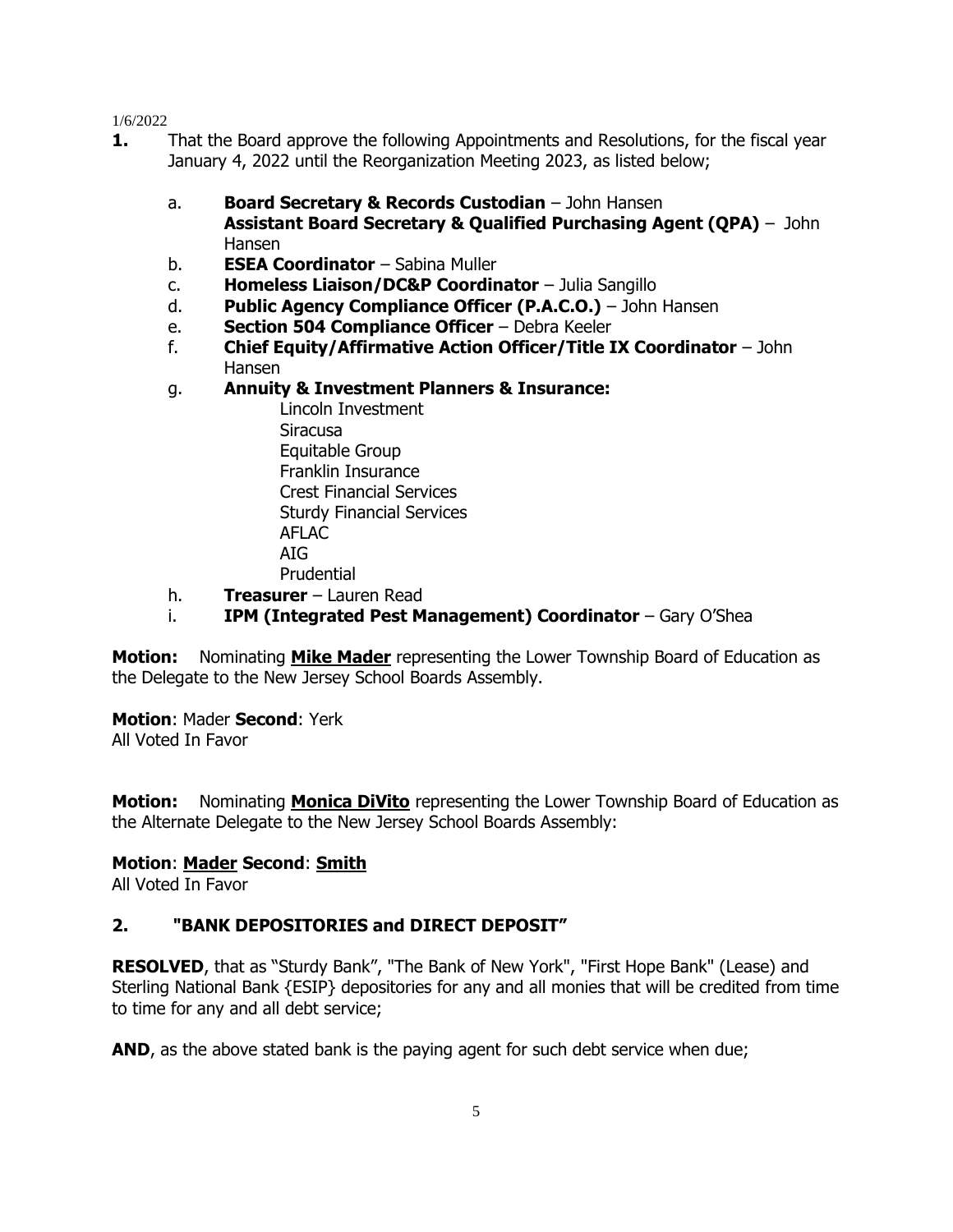**THEREFORE, BE IT RESOLVED**, that an account in the name of this Board be kept with the "Sturdy Bank", "The Depository Trust Co.", "First Hope Bank" (Lease) and "Sterling National Bank {ESIP}" for the deposit in said bank to the credit of this Board from time to time, of any and all monies for said debt service;

**RESOLVED**, that the Cash Management Plan presented by Sturdy Bank, be approved for the Sweep Account and the Unemployment Trust Money Market Account, as provided in Board Policy #3300;

**RESOLVED**, that the following accounts titled, as listed below, in the name of the Board of Education, be kept with the Sturdy Bank for the deposit in said bank, to the credit of the Board from time to time, of any/all monies, checks, drafts, notes, acceptances or other evidence of indebtedness, whether belonging to the Board or otherwise, which may be or hereafter come into its possession, and that the said bank be and is hereby authorized to make payment from the funds on deposit with it open and according to the checks, drafts, notes, or acceptances of this Board signed, effective July 1, 2018.

**RESOLVED**, in accordance with P.L. 2013 c. 28, that the Board of Education require mandatory direct deposit for all employees for net pay, effective February 1, 2017, in a specific banking institution, based on information provided by the employee.

| <b>TYPE</b>             | <b>DESCRIPTION</b>        | <b>NUMBER</b> | <b>AUTHORIZE</b>                                          |
|-------------------------|---------------------------|---------------|-----------------------------------------------------------|
|                         |                           |               | <b>SIGNATURE/TRANSFERS</b>                                |
| Checking                | Lower Township            | XXXXX0521     | Board President or Board Vice President<br>$1_{-}$        |
| Sturdy                  | Board of Education        |               | 2.5<br><b>Board Treasurer</b>                             |
| General Acct.           | General Acct.             |               | 3.<br>Board Secretary or Fiscal Manager                   |
| Checking                | Lower Township            | XXXXX0548     | Board Treasurer or Board Secretary or<br>1.               |
| Sturdy                  | Board of Education        |               | <b>Fiscal Manager</b>                                     |
| Pay Acct.               | Payroll                   |               |                                                           |
| Checking                | Lower Township            | XXXXX9574     | Board Treasurer or Board Secretary or<br>1.               |
| Sturdy                  | Board of Education        |               | <b>Fiscal Manager</b>                                     |
| Agency Acct.            | Agency Acct.              |               |                                                           |
| Money Market            | Lower Township            | XXXXX0080     | Board Treasurer or Board Secretary or<br>1.               |
| Sturdy                  | Board of Education        |               | <b>Fiscal Manager</b>                                     |
| Trust Acct.             | <b>Unemployment Trust</b> |               |                                                           |
| Checking                | Lower Township            | XXXXX0556     | Board Secretary or Fiscal Manager<br>1.                   |
| Sturdy                  | Board of Education        |               | Cafeteria Supervisor<br>2.                                |
| Cafeteria Acct.         | Cafeteria Fund            |               |                                                           |
| Checking                | Lower Township            | XXXXX1326     | Board President or Board Vice President<br>$\mathbf{1}$ . |
| Sturdy                  | Board of Education        |               | <b>Board Treasurer</b><br>2.5                             |
| <b>Student Activity</b> | Student Activity Acct.    |               | $\mathcal{E}$<br><b>Board Secretary or Fiscal Manager</b> |
| Acct.                   |                           |               |                                                           |
| Checking                | <b>Bond Proceeds</b>      | XXXXX2696     | Board President or Board Vice President                   |
| Sturdy                  |                           |               | 2.5<br><b>Board Treasurer</b>                             |
|                         |                           |               | 3.<br>Board Secretary or A Fiscal Manager                 |
| Checking                | Lower Township            | XXXXX3805     | Board President or Board Vice President<br>1.             |
| Day Care                | Board of Education        |               | <b>Board Treasurer</b><br>2.                              |
| Operations              | Day Care Operations       |               | 3.<br><b>Board Secretary or Fiscal Manager</b>            |

#### **"BANK DEPOSITORIES"**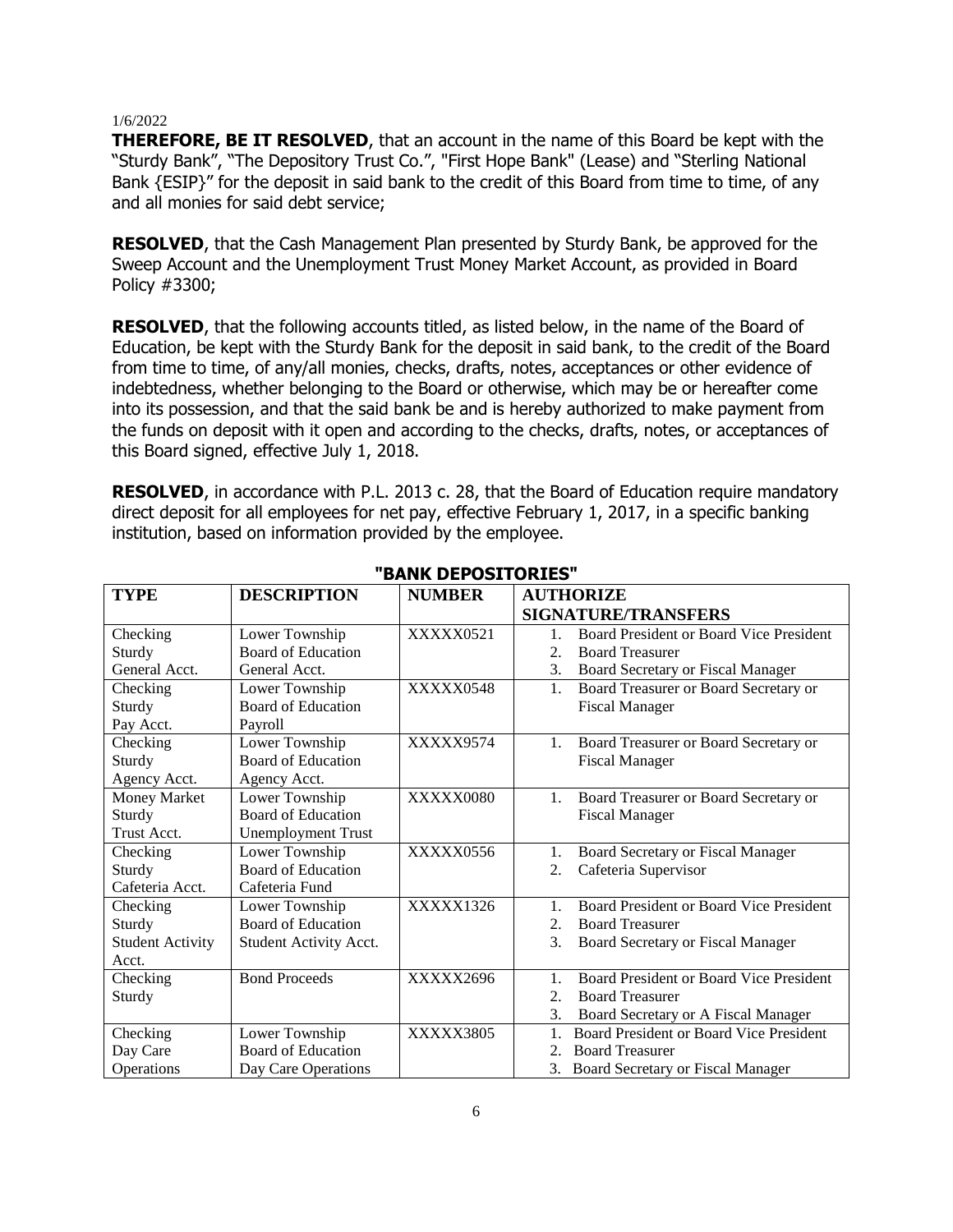# **3. "PETTY CASH FUND - NEW JERSEY RIGHT TO KNOW/OPRA COPY COST - BOARD OFFICE"**

**WHEREAS, THE LOWER TOWNSHIP BOARD OF EDUCATION**, has the need to make immediate payments for delivered items of small purchases and provide copies to the public, as requested;

**WHEREAS, THE LOWER TOWNSHIP BOARD OF EDUCATION,** maintains a cash on hand, not to exceed \$1,300 (\$500 – Board Office/\$200 Each School);

**WHEREAS**, all funds will be returned to the current expense budget on June 30, 2022;

**THEREFORE, BE IT RESOLVED**, that the Board Secretary be responsible for petty cash funds established for the 2022-2023 school year, or until the next Reorganization Meeting;

**ALSO, THEREFORE BE IT RESOLVED**, that the fees for documentation of New Jersey Right To Know and all Open Public Records Act documents, be consistent with law and Board Policy.

# **4. "UNEMPLOYMENT CLAIMS AND CHARGES 2022-23"**

**WHEREAS, THE LOWER TOWNSHIP BOARD OF EDUCATION**, has the need to transfer funds for unemployment claims and charges;

**WHEREAS,** the payments are made from the unemployment trust account;

**THEREFORE, BE IT RESOLVED**, that transfer funds for unemployment claims and charges are authorized.

# **5. "AUTHORIZATION TO ADVERTISE FOR BIDS"**

**WHEREAS, THE LOWER TOWNSHIP BOARD OF EDUCATION**, has the need to advertise for bids according to the "Public School Contracts Law", N.J.S.A. 18A:18A-3(b) and use contracts issued by the State Cooperative Purchasing Bureau;

**WHEREAS**, the bid threshold has changed to \$40,000.00, effective July 1, 2015;

**WHEREAS**, the following purchase areas may be advertised for solicitation of bids or state contract use:

# **PURCHASE AREAS**

Maintenance Equipment Electrical & Plumbing School Supplies **Office Supplies** Copier Paper **Audio Visual Equipment** 

Photo Copiers **Equipment Lease Agreement** Computer Equipment **Computer Equipment** Roof Replacement & Repair Custodial Supplies **Buildings & Grounds Repair**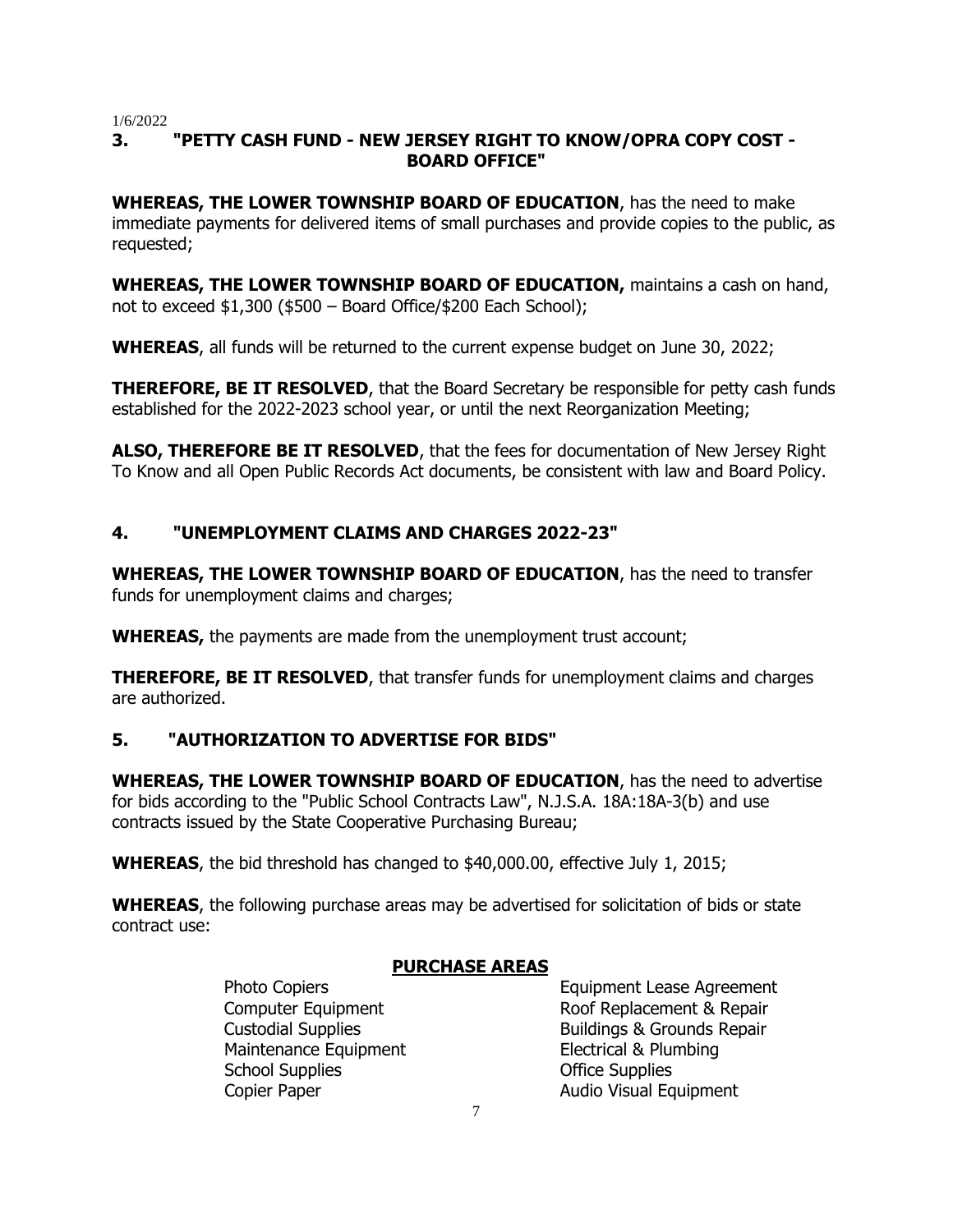Gasoline/Fuel Oil/Natural Gas/Electric School Transportation Equipment Asbestos Removal Services

**THEREFORE, BE IT RESOLVED**, that the Board Secretary be authorized to advertise for bids or utilize the State Cooperative Purchasing Bureau, according to the Public School Contracts Law using the \$44,000.00 bid limit.

**MOTION ON FINANCE REORGANIZATION #1-#5 Motion: Douglass Second: Yerk All Voted in Favor**

**MOTION TO ADJOURN REORGANIZATION MEETING Motion: Douglass Second: Yerk All Voted in Favor**

**MOTION TO CONVENE REGULAR MEETING Motion: Douglass Second: Utsch All Voted in Favor**

#### **OPEN MEETING TO THE PUBLIC**

**PLEASE NOTE:** Each speaker shall identify him/herself by giving their name and address and will be allowed to speak once for a period not to exceed four minutes. The public comment portion of all Board Meetings shall not exceed forty minutes in total.

#### **REGULAR MEETING:**

# **1} REPORTS**:

A} Board President:

B} Superintendent: Announced that the he was recommending to be in session on Monday, January  $10^{th}$ , 2022. Each board member supported Mr. Samaniego's recommendation.

C} School Business Administrator: Mr. Hansen discussed the upcoming Bond Referendum.

# **2} Approval of Minutes:**

November 23, 2021 Work Session Regular Close Session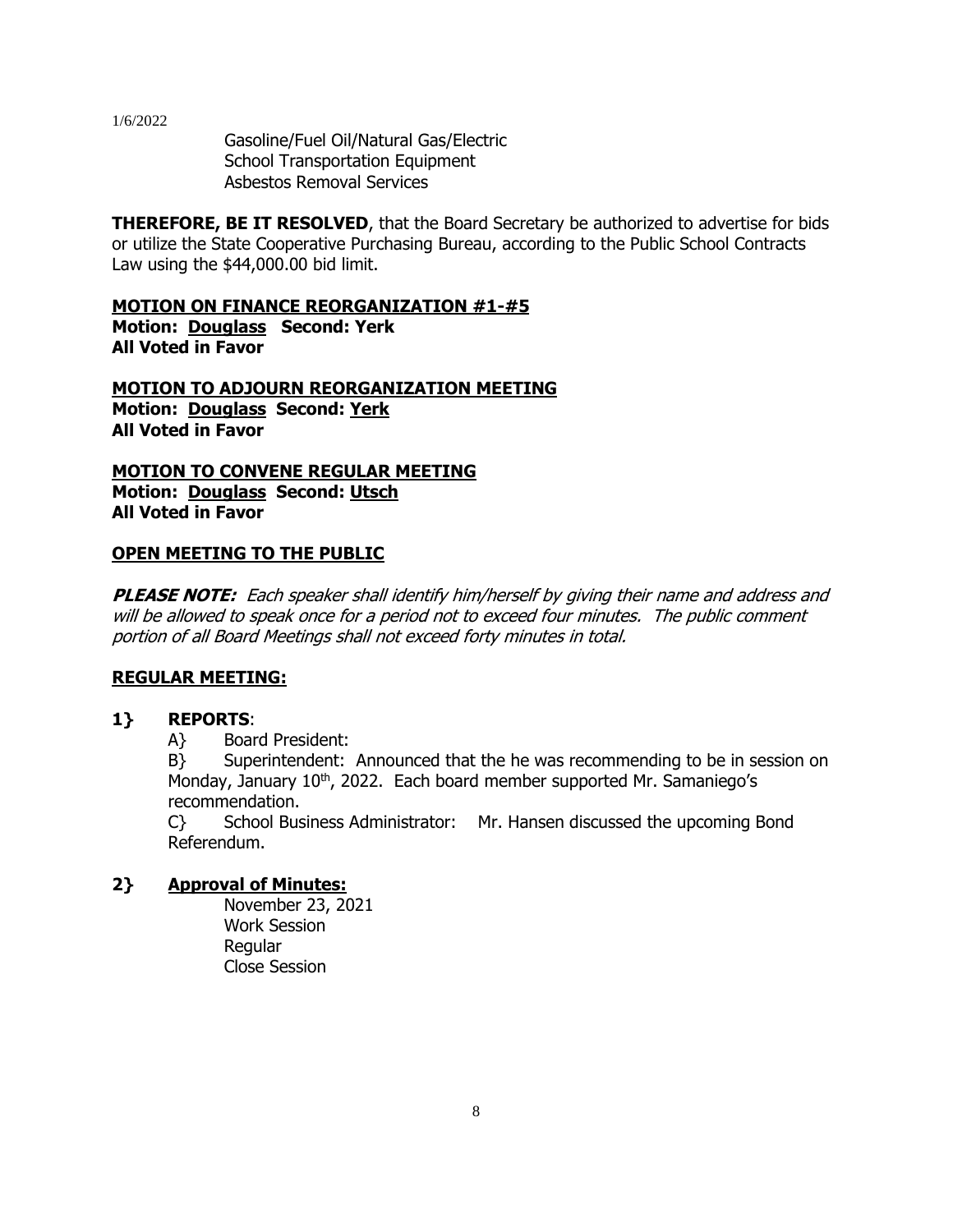**Motion: Douglass Second: Yerk Discussion: None Voting Yes**:

Gary Douglass Patricia Smith Sally Yerk Charles Utsch Joseph Thomas Monica DiVito Michael Mader

Abstained: Nichole Koch Lindsey Selby

# **3} ROUTINE MATTERS:**

# **R-1 Approval of Financial Statements:**

Secretary's and custodian's reports for **November 30, 2021**, which are in agreement as certified by the Board Secretary, that no budgetary account has been over expended, in violation of NJAC 6:20-2.12 (a), (d).

- **R-2 Approval of Transfers**: November 24, 2021-January 4, 2022{Backup R-3}
- **R-3 Approval of Bill List**: November 24, 2021-January 4, 2022{Backup R-4}
- **R-4 Approval of Cafeteria Report**: None
- **R-5 Approval of Travel**: None

# **4} SUGGESTED MOTIONS:**

# **P. Personnel:**

The following items are believed to be items of a routine nature and will be moved as a block of action items. Prior to the roll call vote, any member may ask for discussion on any of the items within the block.

**1.** On the recommendation of the Superintendent, that the following substitute be approved for the 2021-2022 school year, pending receipt of required documentation: (Backup P-1)

> **SUBSTITUTES NEEDING MORE DOCUMENTATION SUBSTITUTE CUSTODIAN** Paul Philiposian

# **SUBSITUTE BUS DRIVER/BUS AIDE**

Edward Bukenya

# **SUBSTITUTE TEACHER**

Lauren Eldredge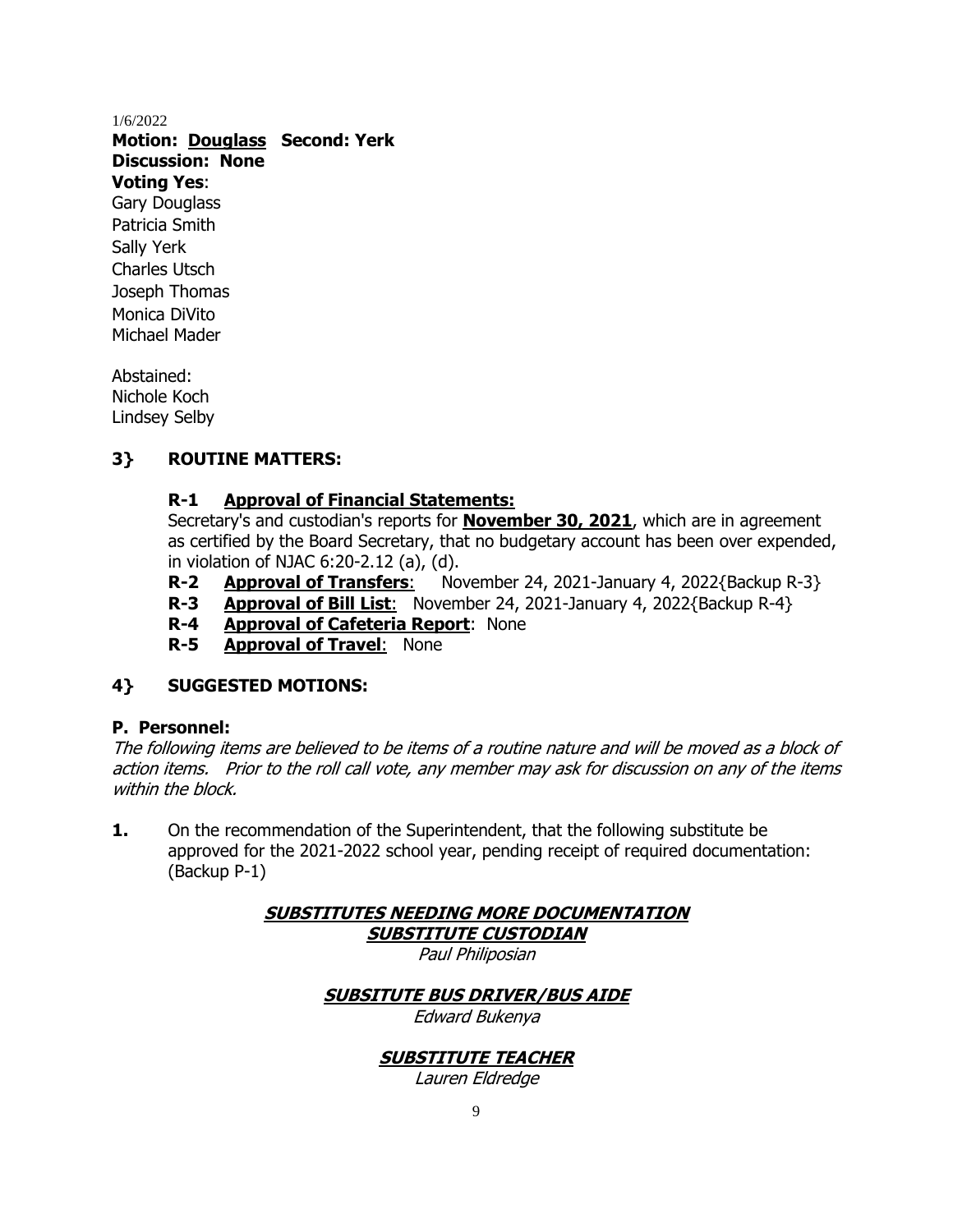# **SUBSTITUTE SCHOOL NURSE**

Gabriela Hernandez

- **2.** On the recommendation of the Superintendent, that the Lower Township Board of Education approve Emma Breder, as Kindergarten Teacher at the David C. Douglass Veterans Memorial School, effective February 1, 2022, pending receipt of required documentation. (Backup P-2)
- **3.** On the recommendation of the Superintendent, that the Lower Township Board of Education approve the following FMLA, pending receipt of required documentation:

| <b>Employee</b> | <b>Position</b> | <b>Effective Dates</b> |
|-----------------|-----------------|------------------------|
| 4580            | Teacher         | $3/21/22 - 11/21/22$   |
| 5156            | Custodian       | $12/5/21 - 1/9/22$     |

- **4.** On the recommendation of the Superintendent, that the Lower Township Board of Education, as per the Motion on the November 23, 2021 Board Agenda, confirms the appointment of Amanda Sherretta, as a Temporary Preschool Teacher at the David C. Douglass Veterans Memorial School, pending receipt of required documentation. (Backup P-4)
- **5.** On the recommendation of the Superintendent, that the Lower Township Board of Education accept, with regret, the resignation of Amanda Barry, Preschool Teacher at the David C. Douglass Veterans Memorial School, effective February 4, 2022. (Backup P-5)
- **6.** On the recommendation of the Superintendent and School Business Administrator, that the Lower Township Board of Education authorize a sidebar agreement between the Lower Township Education Association and the Lower Township Board of Education. (Backup P-6)
- **7.** On the recommendation of the Superintendent, that the Lower Township Board of Education approve the creation of a Temporary Assistant Principal position and job description, effective 1/15/22 to 6/30/22, split between Charles W. Sandman and Maud Abrams Schools.
- **8.** On the recommendation of the Superintendent, that the Lower Township Board of Education authorize the Superintendent to promote an employee who maintains the appropriate Administrator certificate prior to the January 25, 2022 Board Meeting and fill said vacated position.
- **9.** On the recommendation of the Superintendent, that the Lower Township Board of Education accept the resignation of employee #5861 on January 4, 2022. (Backup P-9)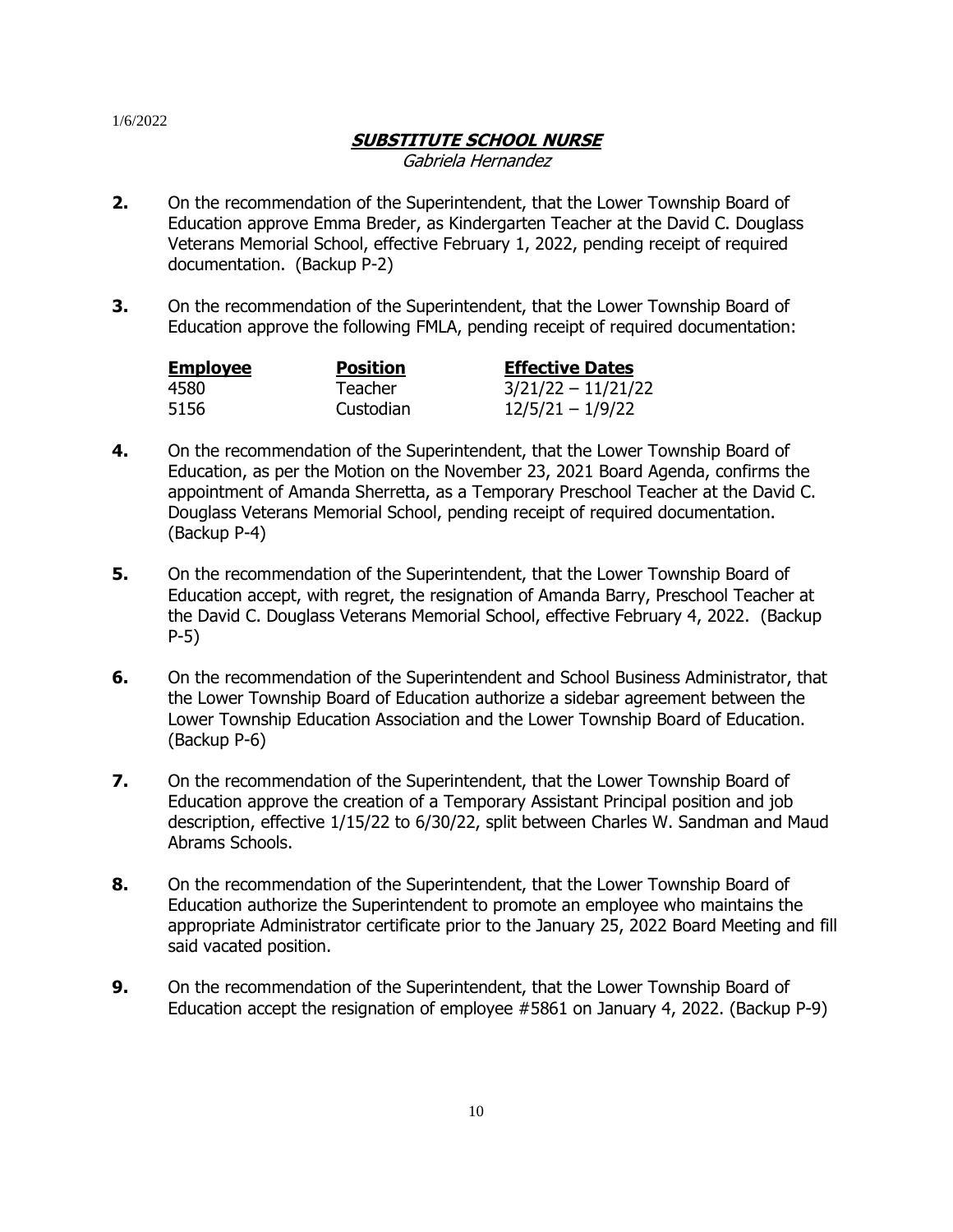### **H. Harassment, Intimidation & Bullying:**

**1.** The Board affirms the actions taken by the Superintendent and the School Safety Teams, for HIB #1- Maud Abrams 2021-2022. (Backup H-1)

### **L. Legislative and Internal Policies:**

**1.** On the recommendation of the Superintendent, that the Lower Township Board of Education approve the second reading for the following revisions to existing or new Policies and Regulations: (Backup L-1)

| <b>NUMBER</b>                      | <b>TYPE</b> | <b>TITLE</b>                   |
|------------------------------------|-------------|--------------------------------|
| 1648.14                            | Policy      | Safety Plan for Healthcare     |
| Appendices 1, 2, 3, 4, 5, 6, 7, 8, | Appendices  | Settings in School Buildings - |
| 9, 10, 11, 12, 13, 14              |             | COVID-19                       |

**2.** On the recommendation of the Superintendent, that the Lower Township Board of Education authorize the Superintendent to execute the Health and Safety Evaluation of School Buildings Checklist Statement of Assurance for School Year 2021-2022. (Backup L-2)

# **E. Education:**

**1.** On the recommendation of the Superintendent, that the Lower Township Board of Education approve the recommendation to conclude virtual instruction on January 7, 2022 and return to in-person instruction on January  $10<sup>th</sup>$ , 2022.

#### **F. Finance and Insurance:**

The following items are believed to be items of a routine nature and will be moved as a block of action items. Prior to the roll call vote, any member may ask for discussion on any of the items within the block.

#### **Regular Business:**

- **1.** On the recommendation of the School Business Administrator, that the Lower Township Board of Education approve student #16716, who returned from Woods School and was placed at CMCSSD, to be further placed at the Yale School.
- **2.** On the recommendation of the Superintendent, that the Lower Township Board of Education approve a Tuition Contract between the Lower Township Board of Education and the Millville Board of Education for student #17602 in the amount of \$18,351.84. (Backup F-2)
- **3.** On the recommendation of the School Business Administrator, that the Lower Township Board of Education approve the amendment to the Cares Act Grant to reflect the hiring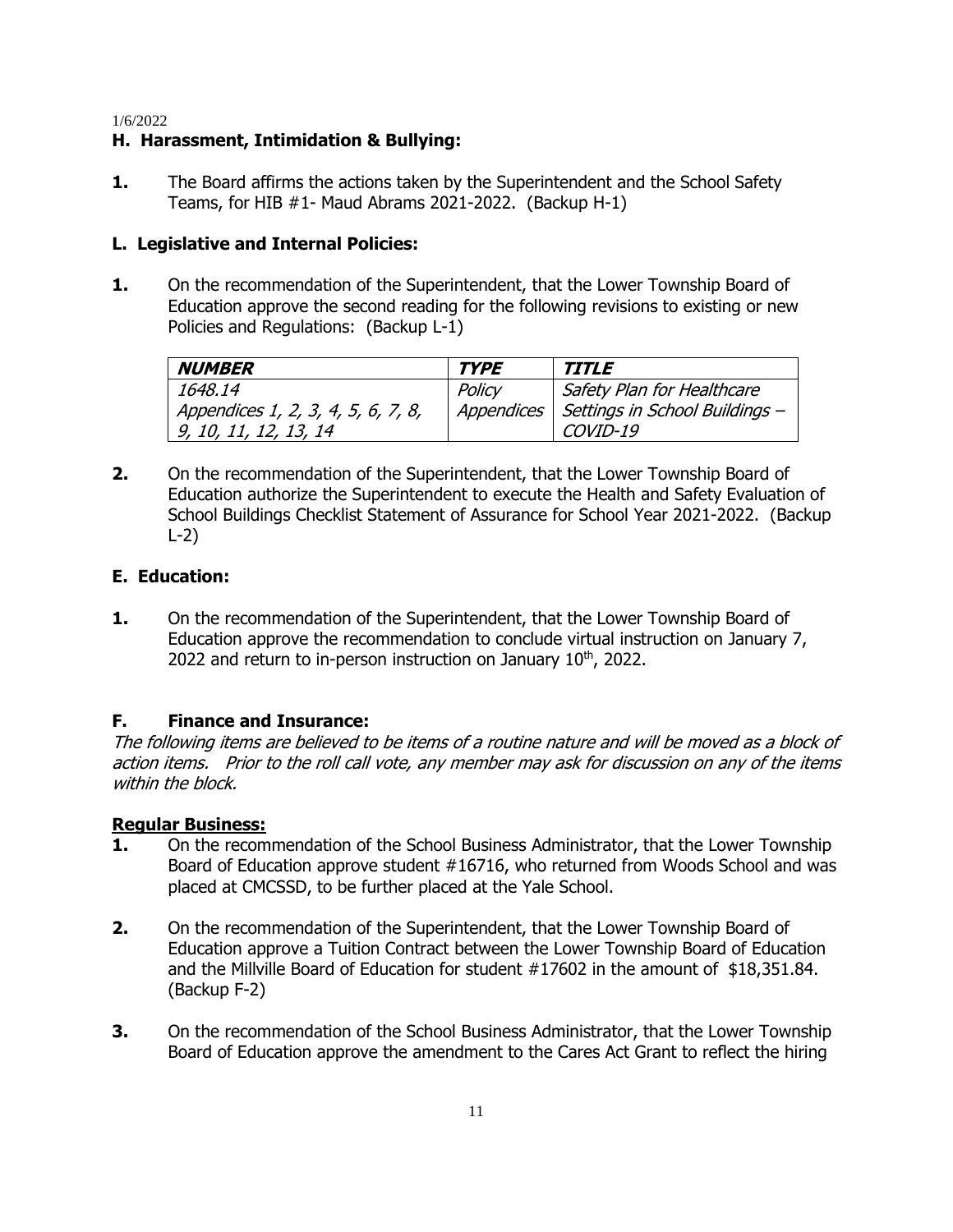of a Temporary Assistant Principal, effective 1/15/22 to 6/30/22, and total grant as amended is as follows:

| 100-600 Instructional Supplies | \$125,000 |
|--------------------------------|-----------|
| 200-600 Salaries & Wages       | \$78,000  |
| 200-220 Benefits               | \$20,462  |
| 200-600 Supplies and Materials | \$182,274 |
| <b>Total</b>                   | \$405,736 |

- **4.** On the recommendation of the School Business Administrator, that the Lower Township Board of Education approve the Lower Township Elementary School District Budget Calendar for the 2022-2023 school year. (Backup F-4)
- **5.** On the recommendation of the School Business Administrator and Food Service Supervisor, that the Lower Township Board of Education confirms the submittal of the FY 2021 Equipment Assistance Grant Application. (Backup F-5)
- **6.** On the recommendation of the Superintendent, that the Lower Township Board of Education authorizes the Superintendent to execute the Statement of Assurances for the Safe Return Plan.

### **MOTION ON: ROUTINE MATTERS: R-1 to R-5 PERSONNEL: P-1 to P-9 HARASSMENT, INTIMIDATION & BULLYING: H-1 LEGISLATIVE: L-1 & L-2 EDUCATION: 1 {added} FINANCE: F-1 to F-6**

# **Motion: Smith Second: Douglass**

**Discussion: None Vote**: Gary Douglass {abstained P-6} Patricia Smith {abstained P-6} Nichole Koch Sally Yerk {abstained P-6} Charles Utsch Joseph Thomas

Monica DiVito {P-8 no} Michael Mader

Lindsey Selby

# **5} NON-CONSENT AGENDA:**

# **6} COMMITTEE REPORTS:**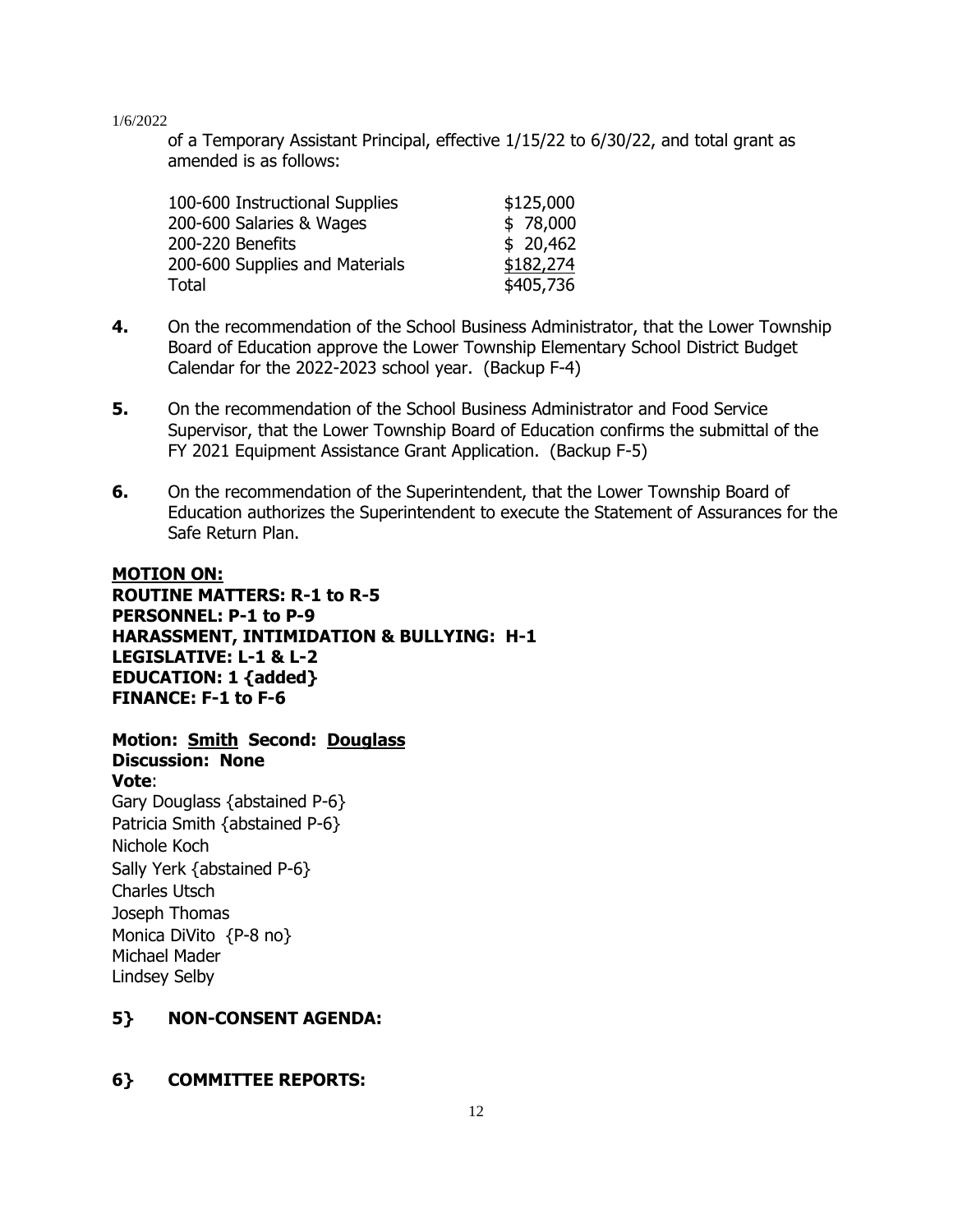Curriculum Committee: Building & Grounds Committee: Discussion on Capital Improvements-Bond Referendum-March 8, 2022 Information on Intercoms - Sandman & Mitnick Finance Committee: January meeting is required to discuss 2022-2023 budget {Douglass/Yerk/Smith/Mader}

# **7} OLD/NEW BUSINESS: None**

# **8} OPEN MEETING TO THE PUBLIC: None**

# **9} EXECUTIVE SESSION:**

Personnel Matters:

**Motion: Utsch Second: Thomas All voted in Favor:**

# **Motion to return to Open Session:**

**Motion: Utsch Second: Thomas All voted in Favor:**

# **NO ACTION WAS BE TAKEN AFTER EXECUTIVE SESSION**

# **8} GOOD TO THE ORDER:**

- **A}** Next Board Meeting: Work session: January 25, 2022 @ 6:00 pm
- **B}** Emergency Drill: Month of December Parent Notification tested Fire Drills: 12/2/21 - Sandman School, Mitnick School & Memorial School; 12/3/21 – Maud Abrams School

# **9} ADJOURNMENT**

# **MOTION TO ADJOURN THE MEETING**

**Motion: Utsch Second: Douglass All voted in Favor: Time**: 7:15 PM

Respectfully submitted:

John J. Hansen School Business Administrator/Board Secretary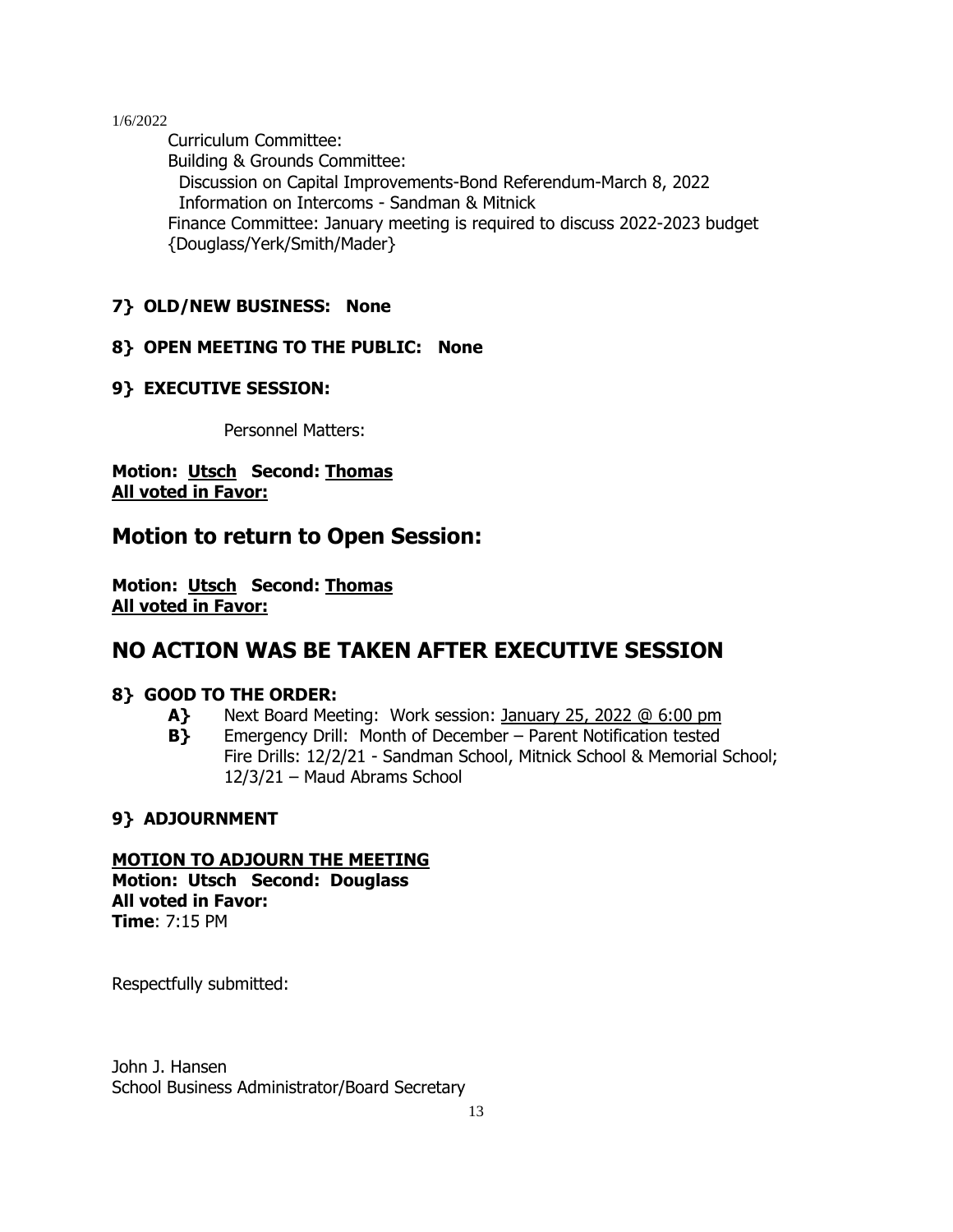### **LOWER TOWNSHIP BOARD OF EDUCATION RESOLUTION AUTHORIZING EXECUTIVE SESSION-1/6/2022**

WHEREAS, while the Sen. Byron M. Baer Open Public Meetings Act (N.J.S.A. 10:4-6 et seq.) requires all meetings of the Lower Township Board of Education to be held in public, N.J.S.A. 10:4-12(b) sets forth nine (9) types of matters that may lawfully be discussed in "Executive Session," i.e. without the public being permitted to attend, and

WHEREAS, the Lower Township Board of Education has determined that  $\frac{1}{\sqrt{1-\frac{1}{1-\frac{1}{1-\frac{1}{1-\frac{1}{1-\frac{1}{1-\frac{1}{1-\frac{1}{1-\frac{1}{1-\frac{1}{1-\frac{1}{1-\frac{1}{1-\frac{1}{1-\frac{1}{1-\frac{1}{1-\frac{1}{1-\frac{1}{1-\frac{1}{1-\frac{1}{1-\frac{1}{1-\frac{1}{1-\frac{1}{1-\frac{1}{1-\frac{1}{1-\frac{1}{1$ permitted by N.J.S.A. 10:4-12(b) to be discussed without the public in attendance shall be discussed during an Executive Session to be held on January 6, 2022 at 7:00 P.M, and

WHEREAS, the nine (9) exceptions to public meetings set forth in N.J.S.A. 10:4-12(b) are listed below, and next to each exception is a box within which the number of issues to be privately discussed that fall within that exception shall be written, and after each exception is a space where additional information that will disclose as much information about the discussion as possible without undermining the purpose of the exception shall be written.



"(1) Any matter which, by express provision of Federal law, State statute or rule of court shall be rendered confidential or excluded from public discussion." The nature of the matter, described as specifically as possible without undermining the need for confidentiality is:

"(2) Any matter in which the release of information would impair a right to receive funds from the federal government." The nature of the matter, described as specifically as possible without undermining the need for confidentiality is:

\_\_\_\_\_\_\_\_\_\_\_\_\_\_\_\_\_\_\_\_\_\_\_\_\_\_\_\_\_\_\_\_

\_\_\_\_\_\_\_\_\_\_\_\_\_\_\_\_\_\_\_\_\_\_\_\_\_\_\_\_\_\_\_\_\_\_\_\_\_\_\_\_\_\_\_\_\_\_\_\_\_\_\_\_\_\_\_\_\_\_\_\_\_\_\_\_\_\_\_\_\_

"(3) Any material the disclosure of which constitutes an unwarranted invasion of individual privacy such as any records, data, reports, recommendations, or other personal material of any educational, training, social service, medical, health, custodial, child protection, rehabilitation, legal defense, welfare, housing, relocation, insurance and similar program or institution operated by a public body pertaining to any specific individual admitted to or served by such institution or program, including but not limited to information relative to the individual's personal and family circumstances, and any material pertaining to admission, discharge, treatment, progress or condition of any individual, unless the individual concerned (or, in the case of a minor or incompetent, his guardian) shall request in writing that the same be disclosed publicly."

"(4) Any collective bargaining agreement, or the terms and conditions of which are proposed for inclusion in any collective bargaining agreement, including the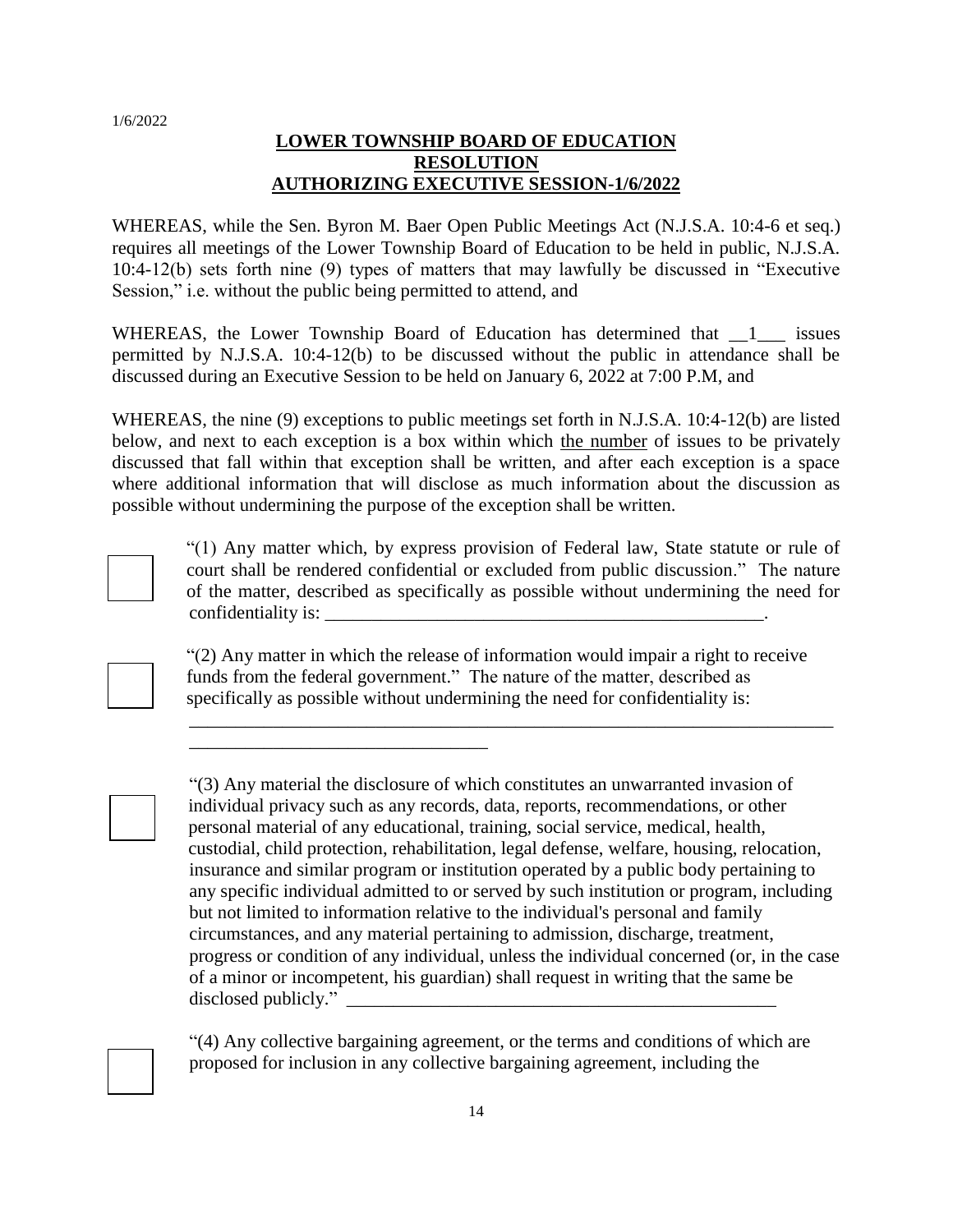negotiation of terms and conditions with employees or representatives of employees of the public body".



"(5) Any matter involving the purchase lease or acquisition of real property with public funds, the setting of bank rates or investment of public funds where it could adversely affect the public interest if discussion of such matters were disclosed." The nature of the matter, described as specifically as possible without undermining the need for confidentiality is:



"(6) Any tactics and techniques utilized in protecting the safety and property of the public provided that their disclosure could impair such protection. Any investigations of violations or possible violations of the law." The nature of the matter, described as specifically as possible without undermining the need for confidentiality is:

\_\_\_\_\_\_\_\_\_\_\_\_\_\_\_\_\_\_\_\_\_\_\_\_\_\_\_\_\_\_\_\_\_\_\_\_\_\_\_\_\_\_\_\_\_\_\_\_\_\_\_\_\_\_\_\_\_\_\_\_\_\_\_\_\_\_\_\_\_ \_\_\_\_\_\_\_\_\_\_\_\_\_\_\_\_\_\_\_\_\_\_\_\_\_\_\_\_\_\_\_\_\_\_\_\_\_\_\_\_\_\_\_\_\_\_\_\_\_\_\_\_\_\_\_\_\_\_\_\_\_\_\_\_\_\_\_\_\_

"(7) Any pending or anticipated litigation or contract negotiation in which the public body is or may become a party. Any matters falling within the attorney-client privilege, to the extent that confidentiality is required in order for the attorney to exercise his ethical duties as a lawyer." The parties to and docket numbers of each item of litigation and/or the parties to each contract discussed are and nature of the discussion, described as specifically as possible without undermining the need for confidentiality is:

\_\_\_\_\_\_\_\_\_\_\_\_\_\_\_\_\_\_\_\_\_\_\_\_\_\_\_\_\_\_\_\_\_\_\_\_\_\_\_\_\_\_\_\_\_\_\_\_\_\_\_\_\_\_\_\_\_\_\_\_\_\_\_\_\_\_\_\_\_

"(8) Any matter involving the employment, appointment, termination of employment, terms and conditions of employment, evaluation of the performance, promotion or disciplining of any specific prospective public officer or employee or current public officer or employee employed or appointed by the public body, unless all individual employees or appointees whose rights could be adversely affected request in writing that such matter or matters be discussed at a public meeting." Subject to the balancing of the public's interest and the employee's privacy rights under South Jersey Publishing Co. v. New Jersey Expressway Authority*,* 124 N.J. 478, the employee(s) and nature of the discussion, described as specifically as possible without undermining the need for confidentiality:

Personnel Matters

"(9) Any deliberation of a public body occurring after a public hearing that may result in the imposition of a specific civil penalty upon the responding party or the suspension or loss of a license or permit belonging to the responding party as a result of an act of omission for which the responding party bears responsibility." The nature of the matter, described as specifically as possible without undermining the need for confidentiality is: